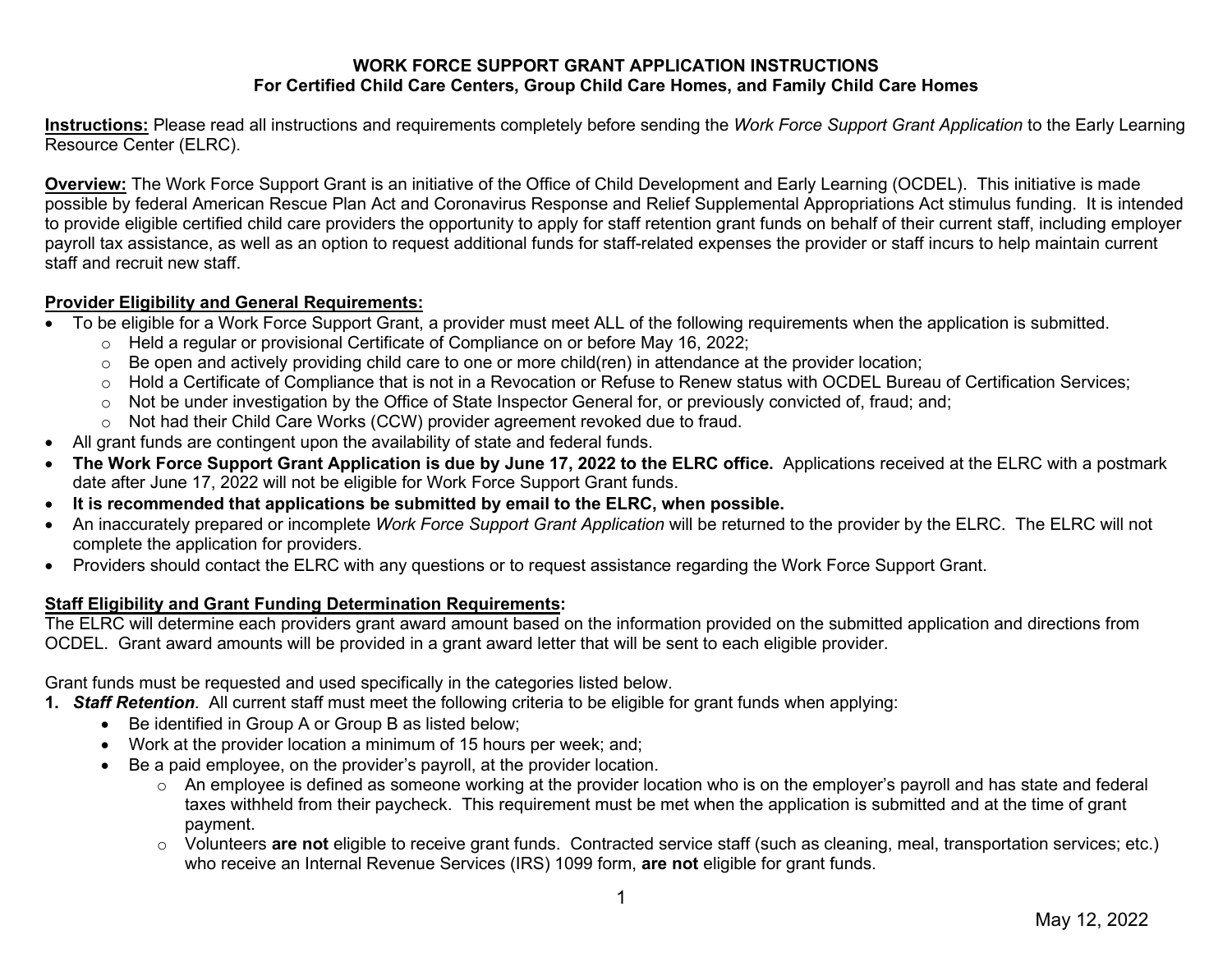Pre-K Counts (PKC) and Head Start State Supplemental Assistance Program (HSSAP) are also eligible if they:

- meet all staff eligibility criteria as outlined above; and
- work directly with children, outside of the PKC and HSSAP program hours, in a DHS certified child care location.
- **NOTE:**Staff who work in various locations within a legal entity/organization must only be included on **one** Work Force Support Grant application. These staff can use their combined work hours to meet the 15 hours per week criteria. The individual staff member is an employee of the legal entity/organization, not the location, based on EIN or tax ID number. It is the responsibility of the legal entity/organization to determine which location includes these staff on their application. No staff can receive more than the identified funding amounts stated above.
	- **A. Group A** includes owners/operators (must be associated with direct operation and administration of the child care location); directors; assistant directors; group supervisors; and; assistant group supervisors. Each staff in this group can receive a one-time \$2,000 grant award.

 Family Child Care Home staff identified in Group A, other than the owner/operator, must minimally meet the qualifications of an assistant group supervisor. Otherwise, those staff must be included in Group B.

- **B. Group B** includes aides; floaters; other staff working at the child care locations; and; staff that provide transportation. Each staff in this group can receive a one-time \$1,000 grant award.
- **NOTE:**A list of current staff in **Group A** from the Professional Development (PD) Registry must be included with the completed application. If the PD Registry does not have accurate information for your current staff, it will need to be update before applying. Owners/operators must ensure that all current staff have been verified in the PD Registry as being employed at the provider location. Owners/operators must all provide an end date for any staff that are no longer employed at the provider location.

If your provider location or Group A staff are not registered in the PD Registry, please reference the "How to Claim an Unregistered Organization Profile" Tip Sheet document and other PD Registry Tip Sheets at [https://www.pakeys.org/pdregistry/professionals-resources/.](https://www.pakeys.org/pdregistry/professionals-resources/)

A list of current staff in Group B **does not** need included with your completed application but must be available when monitoring occurs by the ELRC and/or state/federal agencies.

- *2.* **Payroll Tax Assistance**. These funds are intended to offset the 7.65% employer portion of payroll taxes associated with payments to eligible staff included on the *Work Force Support Grant Application.* These funds will be paid to owners/operators based on the amount of funds awarded to eligible staff identified in Group A and Group B on your application.
- **3. Staff-Related Expenses**. These funds are optional. They must be used to support staff-related expenses the provider or staff incurs to help maintain current staff and recruit new staff. Child Care Center amounts vary between \$2,500-\$8,500, based on the licensed capacity of the provider. Group and Family Child Care Home amounts are \$2,500 per eligible provider.

Allowable uses for Staff-Related Expenses grant funds include, but are not limited to:

• provide recruitment sign-on bonuses: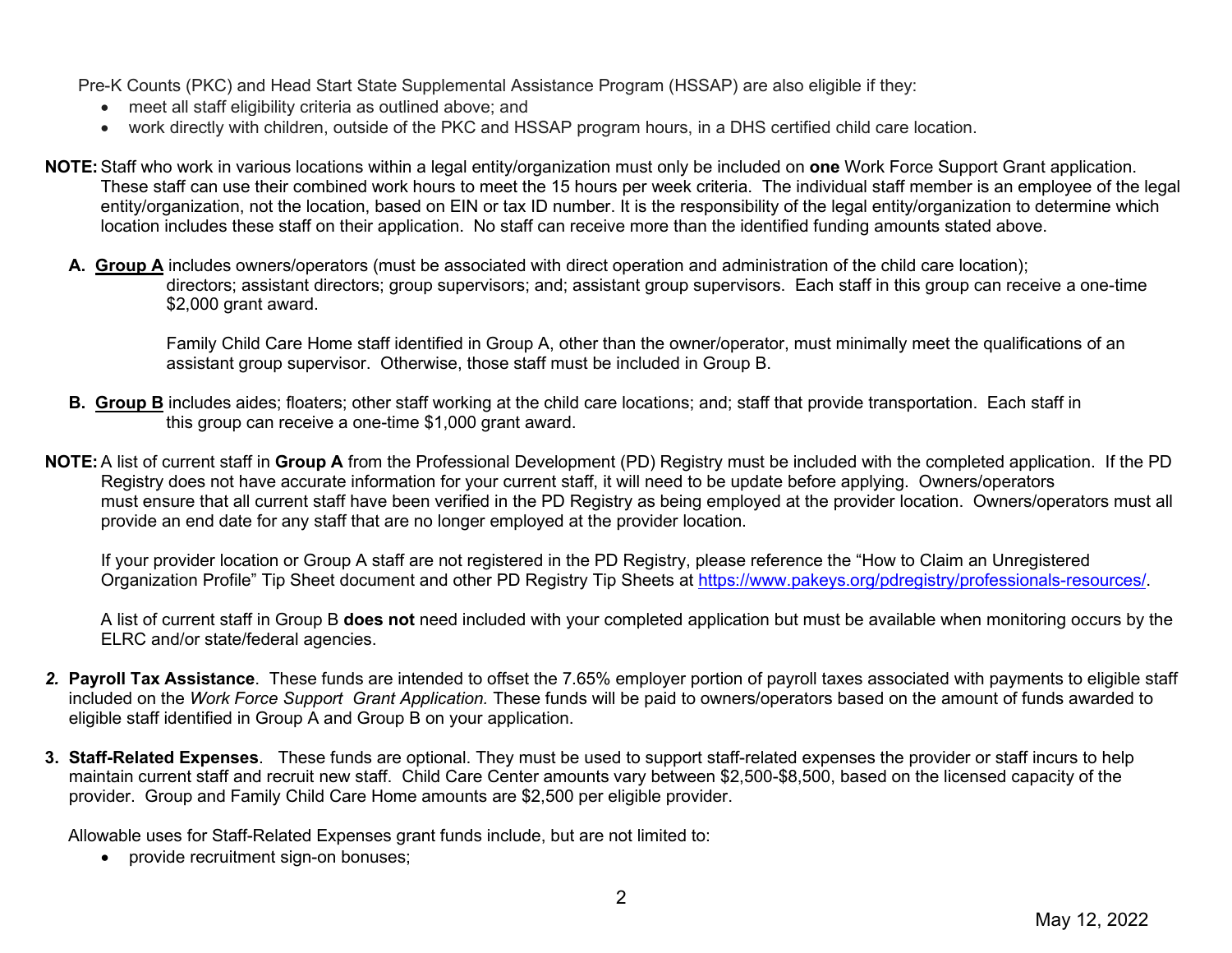- pay for advertisement of vacancies;
- pay for or reimburse staff for costs associated with criminal background clearances; and
- pay for costs associated with mandated staff training related to annual OCDEL Certification requirements.

Unallowable uses for Staff-Related Expenses grant funds include the following:

- Purchase of land, new construction, or major renovations;
- Purchase of gift cards, money orders, gift certificates, travel checks, or any other comparable legal tender;
- Purchase of materials, equipment, or supplies to operate the child care facility;
- Payment of mortgages, utilities, or rental/lease payments for basic facility operations;
- Purchase of alcohol:
- Purchase of vehicles:
- Payment toward staff entertainment, including amusement, diversion, and social activities or any costs directly associated with such costs (such as tickets to shows or sports events, meals, lodging, rentals, transportation, and gratuities) that are not professional development related events;
- Costs of membership in civic, community and social organizations (Kiwanis, Lions Club, Rotary, etc.); and
- Purchase of any second hand (used) items, including but not limited to those items from individuals, yard sales and auctions.

# **Grant Award Requirements**

- Providers determined to be **eligible** for grant funds will receive a *Work Force Support Grant Award Letter and Work Force Support Reporting Form*  from the ELRC*.* 
	- $\circ$  If a provider has staff leave after an application is submitted, the provider must either shift the funds for that staff from Staff Retention and Payroll Taxes to Staff-Related Expenses or return the funds to the ELRC.
- Providers determined to be **not eligible for** grant funds will receive a letter that includes:
	- $\circ$  a notice that they are not eligibility for grant funds;
	- $\circ$  the reason they are not eligible for grants; and;
	- o appeal rights.

# **Grant Payment and Spending Requirements**

- Grant payments to eligible providers will be completed by the ELRC between July 1-September 16, 2022.
- Grant funds must be spent as follows:
	- o Staff Retention grant funds, as outlined above, must be used to supplement eligible staff salaries/wages. These grant funds must be paid by the provider, through the employer payroll, to eligible staff that were included on the application within 30 calendar days of receiving payment from the ELRC.
	- $\circ$  Payroll Tax Assistance grant funds, as outlined above, must be used to pay the owner/operator for the employer's portion of payroll taxes of the eligible staff identified in Group A and Group B on the submitted application.
	- o Staff-Related Expenses grant funds must be used for expenses that help maintain current staff and recruit new staff, as outlined above, and that are incurred by the provider or staff between July 1, 2022 and January 31, 2023.
- If all grant funds are not spent, providers must contact the ELRC to discuss how to return unused grant funds.

# **Grant Reporting Requirements**

• All providers that receive Work Force Support Grant funds are required to complete, sign, and return the *Work force Support Reporting Form* to the